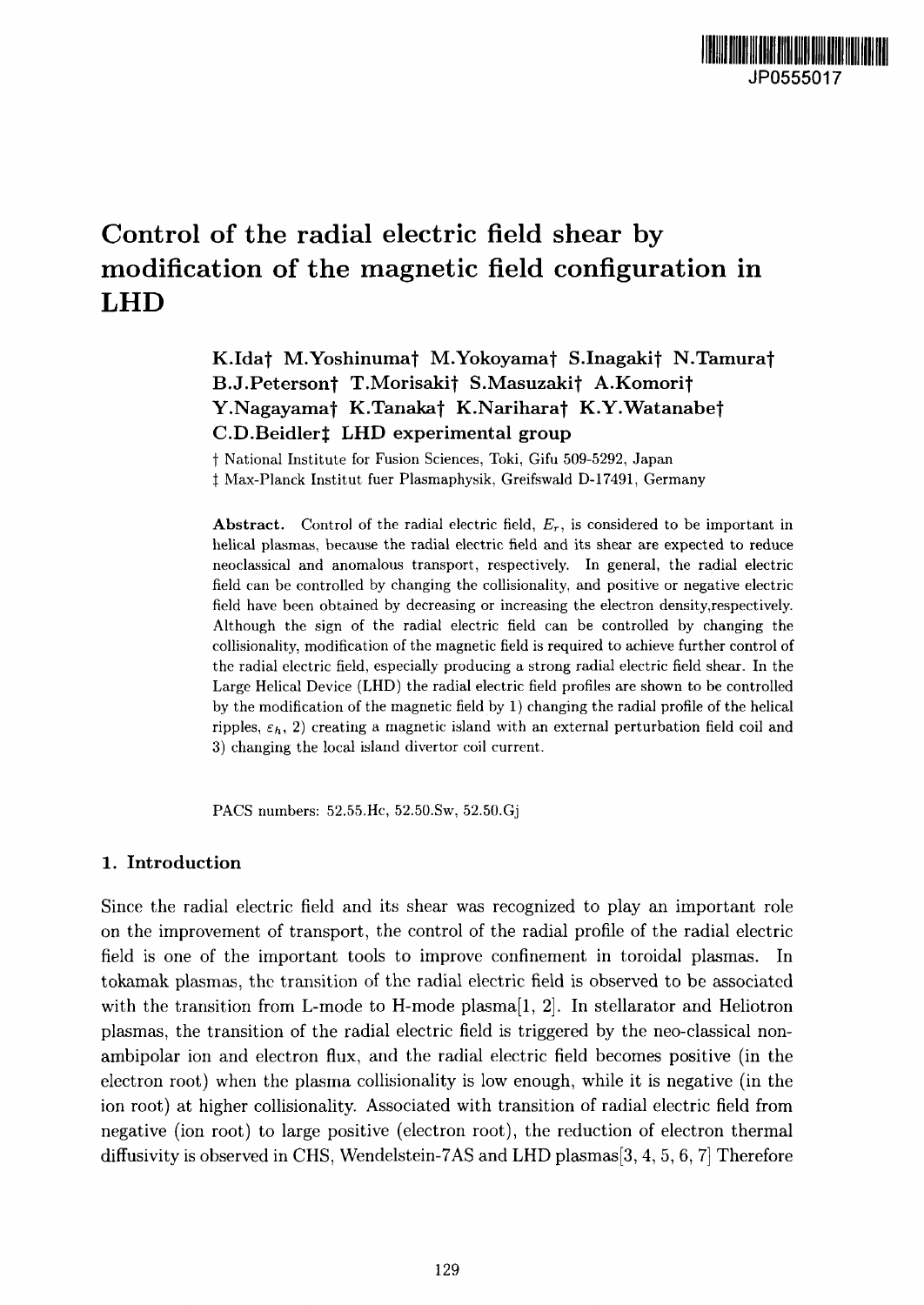it is important to investigate the technique to control radial electric field profiles and understand the physics behind them. In this paper, the control of the radial electric field profiles and the effect of radial electric field on transport especially particle/impurity transport are described.

# **2. Control of Radial electric field**

The Large Helical Device (LHD) is a Heliotron device (poloidal period number  $L = 2$ , and toroidal period number  $M = 10$ ) with a major radius of  $R_{ax} = 3.5 - 4.1$  m, an average minor radius of 0.6 m, magnetic field up to 3T , and heating neutral beam with negative ions with a beam energy of 150 - 180 keV. Typically two-thirds of the total beam energy is deposited to the electrons, because of this high beam energy. The radial electric field  $(E_r)$  is derived from the poloidal and toroidal rotation velocity and pressure gradient of Neon impurity measured with charge exchange spectroscopy[8] at the mid plane in LHD (vertically elongated cross section) using radial force balance. The radial force balance equation can be expressed as  $E_r = (en_I Z_I) - 1(dp_I/dr) - (v_{\theta}B_{\phi} - v_{\phi}B_{\theta})$ , where  $B_{\phi}$  and  $B_{\theta}$  are the toroidal and poloidal magnetic field and  $Z_I$ ,  $n_I$ ,  $p_I$  are the ion charge, density and pressure of the measured impurity, respectively. The Large Helical Device (LHD) has  $n/m=1/1$  external perturbation coils. The size of the bmagnetic island can be controlled up to 10cm by changing the current of the perturbation coils. The spatial resolution of the measurements of the radial electric field using the charge exchange spectroscopy is determined by the length of integration of the signal along the line of sight within the beam width of the neutral beam. The spatial resolution becomes poor near the plasma center and relatively good near the plasma edge and it is  $+/-1.5cm$  at the R=4.05m. In this experiment, radial profiles of electron density are measured with FIR and CO2 laser interferometers, while the electron temperature profiles are measured with a YAG Thomson scattering system and ion temperature profiles are measured with charge exchange spectroscopy. The total radiation power is measured with a bolometer.

# 2.1. Helical ripple strength

Since the radial electric field in LHD is determined by the ambipolar condition of ion flux and electron flux that are trapped in the helical ripples, a change in the magnitude and radial profiles of helical ripples will be the most straightforward tool to control the radial electric field[9]. In LHD, the radial profiles of helical ripples can be modified by a shift of the magnetic axis from 3.5m to 3.9m as seen in Fig.l.

Figure 2 shows the radial profiles of the radial electric field for the ion root (large neoclassical flux with negative  $E_r$  in the high collisionality regime), electron root (small neoclassical flux with positive Er in the low collisionality regime) and the transition regime (between ion root and electron root) for various configurations with different helical ripple profiles. When the helical ripple increases gradually towards the plasma edge  $(R_{ax}=3.75m, 3.9m)$ , the electron root region extends to half of the plasma minor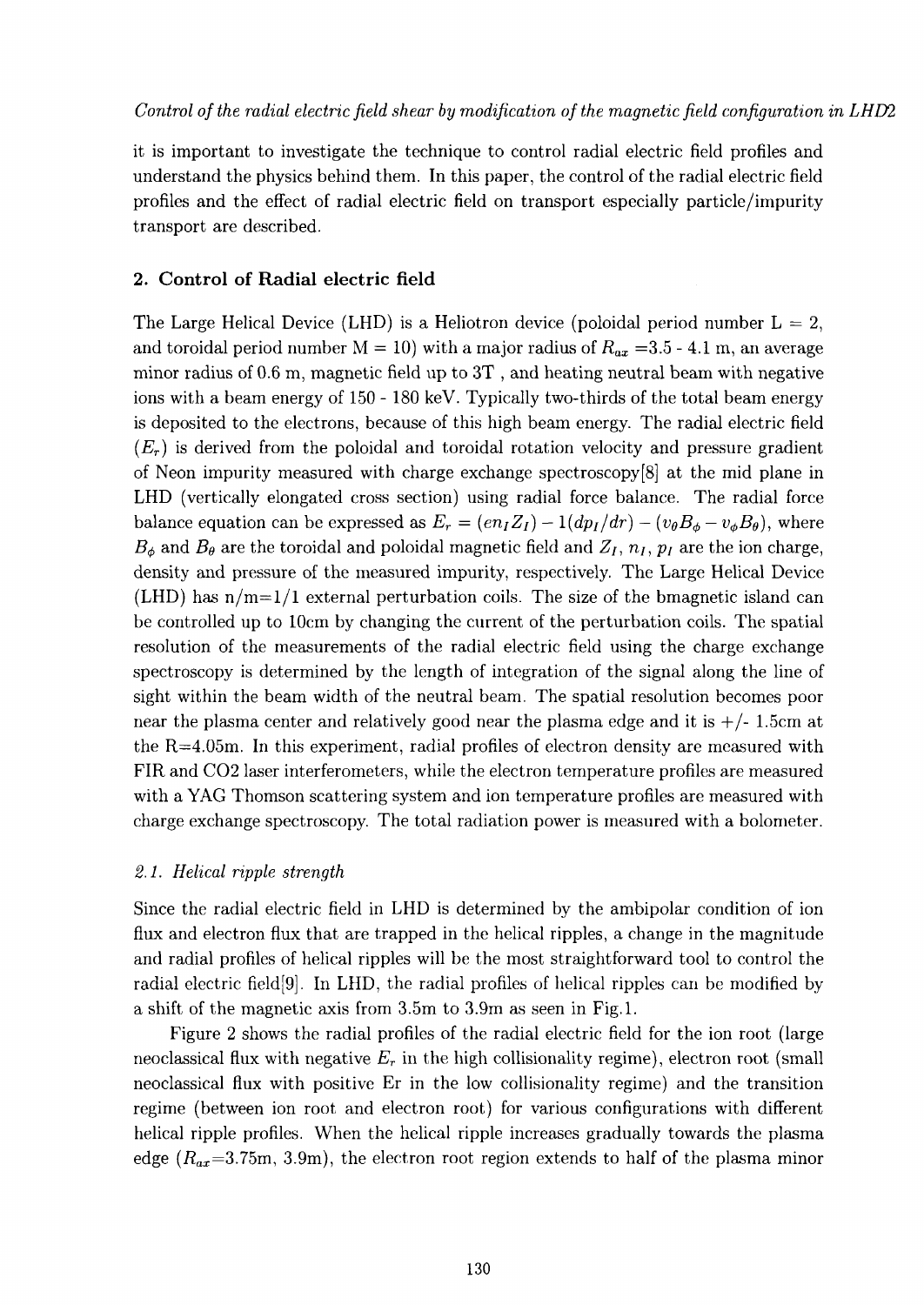#### *Control of the radial electric field shear by modification of the magnetic field configuration in LHD3*

radius and the radial electric field shear produced is relatively weak. However, when the helical ripple increases sharply at the plasma edge (Rax=3.5m), the electron root region is localized at the plasma edge and strong radial electric field shear is produced. When the magnitude of the helical ripple is suppressed to a low level  $(R_{ax}=3.6m)$ , the transition region of the radial electric field is located at  $\rho = 0.9$ , not at the plasma edge, because there is no increase in the helical ripple at the plasma edge in this configuration. These results show that a strong magnetic field shear can be obtained at the plasma edge by shifting the magnetic axis inward rather than shifting the magnetic axis outward, where the achievement of electron root itself is relatively easy (even with higher collisionality).

The measured radial profile of the radial electric field is consistent with that estimated from neoclassical calculation. Figure 3 shows the radial profiles of electric field estimated with the neoclassical calculation using the model profile of temperature and density. Two examples of radial electric field are presented, one is a radial electric field profile in the electron root plasma with low density and the other is a radial electric field profile in the ion root plasma with high density. The transition between electron root and ion root is localized near the plasma edge  $(\rho > 0.8)$  for the plasma with magnetic axis of 3.5m, while it is located in the plasma core ( $\rho < 0.8$ ) for the plasmas with magnetic axes of 3.6, 3.75 and 3.9m. The difference in the radial profile of the radial electric field is due to the difference in the radial profile of the helical ripple.

The electron density at the transition from ion root to electron root is 0.7 x  $10x^{19}m^{-3}$  for the plasma with the magnetic axis of 3.5m, while it is 1.3 x  $10x^{19}m^{-3}$  for the plasma with the magnetic axis of 3.9m. The difference in critical electron density can be explained by the differences in the magnitudes of the helical ripples. As seen in Fig.4, the transition from ion root to electron root occurs when the collisionality normalized by the bounce frequency of helically trapped particles decreases below 0.1, which is consistent with the prediction by neoclassical theory $[10, 11]$ . In the plasmas with large helical ripples  $(R_{ax}=3.75m, 3.9m)$ , a reduction of the thermal diffusivity is observed associated with the transition from the ion root to the electron root. However, there is no reduction of the thermal diffusivity observed associated with the transition in the plasma with small ripples  $(R_{ax}=3.5m, 3.6m)$ , because neoclassical transport is always smaller than anomalous transport.

#### *2.2. Magnetic island*

Formation of the magnetic island is considered to be a useful tool to produce strong radial electric field shear at the boundary of the magnetic island, since the plasma flow is expected to be damped inside the magnetic island. The size of the magnetic island in the plasma is normally smaller than that expected by the vacuum magnetic field because the healing effect $[12]$ . This healing effect becomes larger in the plasma with lower collisionality[13, 14]. The island structure of the radial electric field was investigated for the medium density plasma in the ion root and radial electric field shear is observed at the boundary of the magnetic island[15]. This raised the question as to whether radial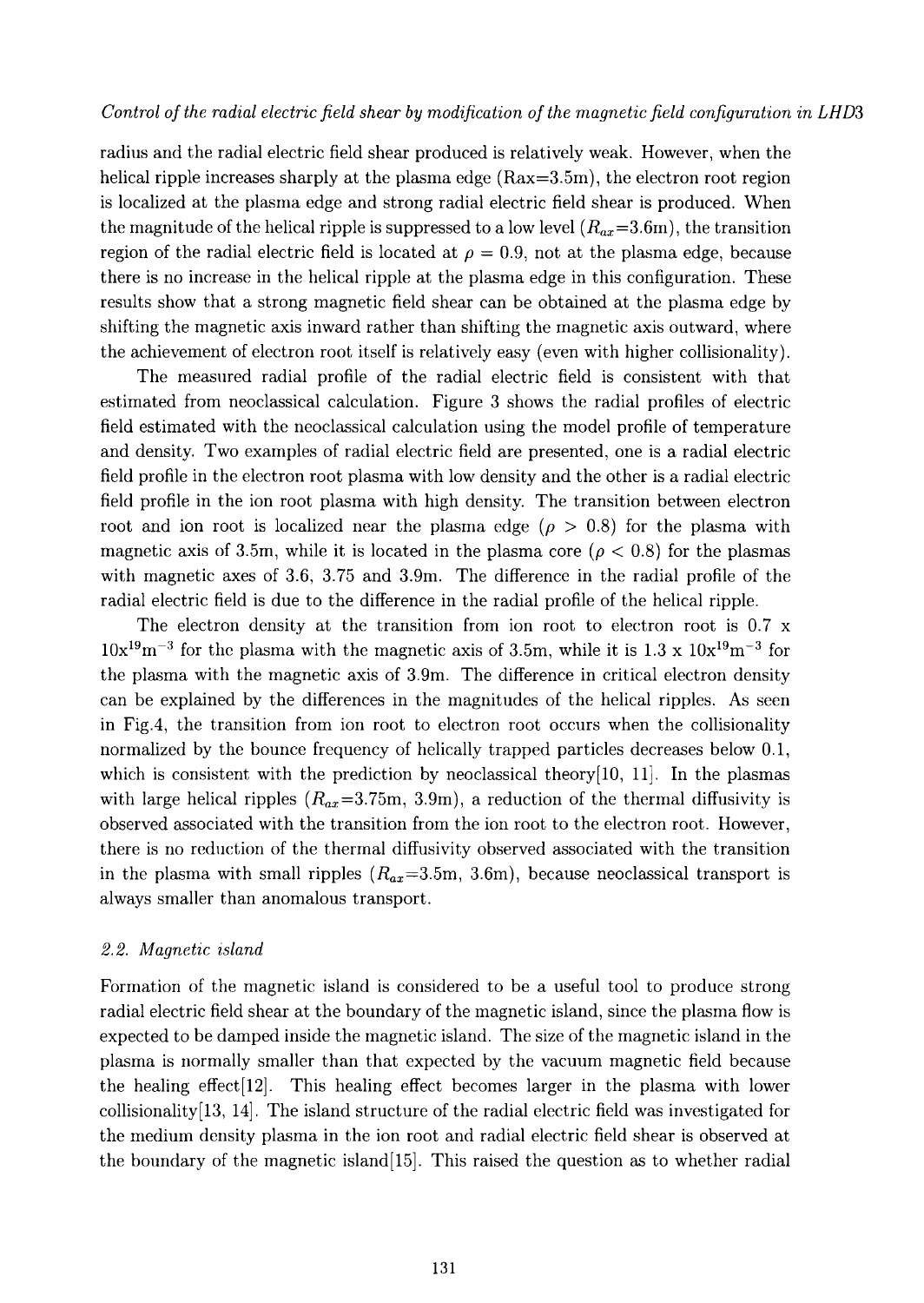## *Control of the radial electric field shear by modification of the magnetic field configuration in LHDA*

electric field shear can be produced in the electron root plasma, where the collisionality might be too low to produce a magnetic island. Figure 5(a) show the radial electric field profiles for various currents of the  $n/m=1/1$  external coils for the electron root. When the  $n/m=1/1$  perturbation field due to LID current is small enough there is no magnetic island structure observed. As the perturbation field is increased, a clear magnetic island structure appears in the radial profiles of the radial electric field. The radial electric field becomes zero at the magnetic island  $(R= 4.00m - 4.08m)$ . Relatively large radial electric field shear is produced at both boundaries of the magnetic island. As shown in Fig.5(b), there is no magnetic island observed at normalized LID currents less than 250A/T, because of the healing of the magnetic island. However, when the normalized LID current exceeds 300A/T, the magnetic island suddenly appears and the size of the magnetic island jumps to close to that expected from the calculated vacuum magnetic flux surface. The location of the magnetic island (center of magnetic island at the midplane) moves inside when the  $n/m=1/1$  perturbation field becomes strong as shown in Fig5(c). When the size of the magnetic island is large, the location of the center of the magnetic island is consistent with that expected from vacuum magnetic flux surfaces. However, the location of the magnetic island moves to the inner side as the LID current is increased, although the LID current does not affect the location of the magnetic island in vacuum as seen in Fig.5(b) The shift of location of the magnetic island is observed in the electron root plasma but not in the ion root plasma[15].

Because the radial electric field shear may exist at the boundary of the magnetic island, the transport barrier may start near the boundary of magnetic island. In fact the magnetic island contributes to the formation of an electron internal transport barrier (ITB) near the threshold power of ECH for the transition to ITB in LHD[16]. Therefore it is considered that the magnetic island may contribute to the formation of the ion internal transport barrier, which has not been observed in LHD yet. The radial electric field itself is expected to affect the particle transport especially impurity transport [17, 18, 19], which is in contrast to the radial electric field shear effect on the energy transport. In the CHS experiment, the impurities tend to accumulate at the plasma axis and the impurity and electron density profiles tend to peaked in plasmas with negative electric field, while the impurity is exhausted and impurity and density profiles are hollow in plasmas with positive electric field[20]. Therefore it is expected that the positive electric field should contribute to suppress the influx of impurities and prevent the radiation collapse.

Figure 6 shows the radial profile of the radial electric field for the plasma in the electron root with a helical divertor (standard configuration) and ion root with a limiter configuration and a Local Island Divertor (LID) [21] configuration, where a part of the magnetic island is connected to the local island divertor head. The measured radial profiles of the radial electric field are consistent with those estimated by neoclassical calculation for the electron root plasma with the helical divertor and ion root plasma with a limiter configuration. In the divertor (LID) configuration, a large positive electric field with a sharp radial electric field shear is observed, while the radial electric field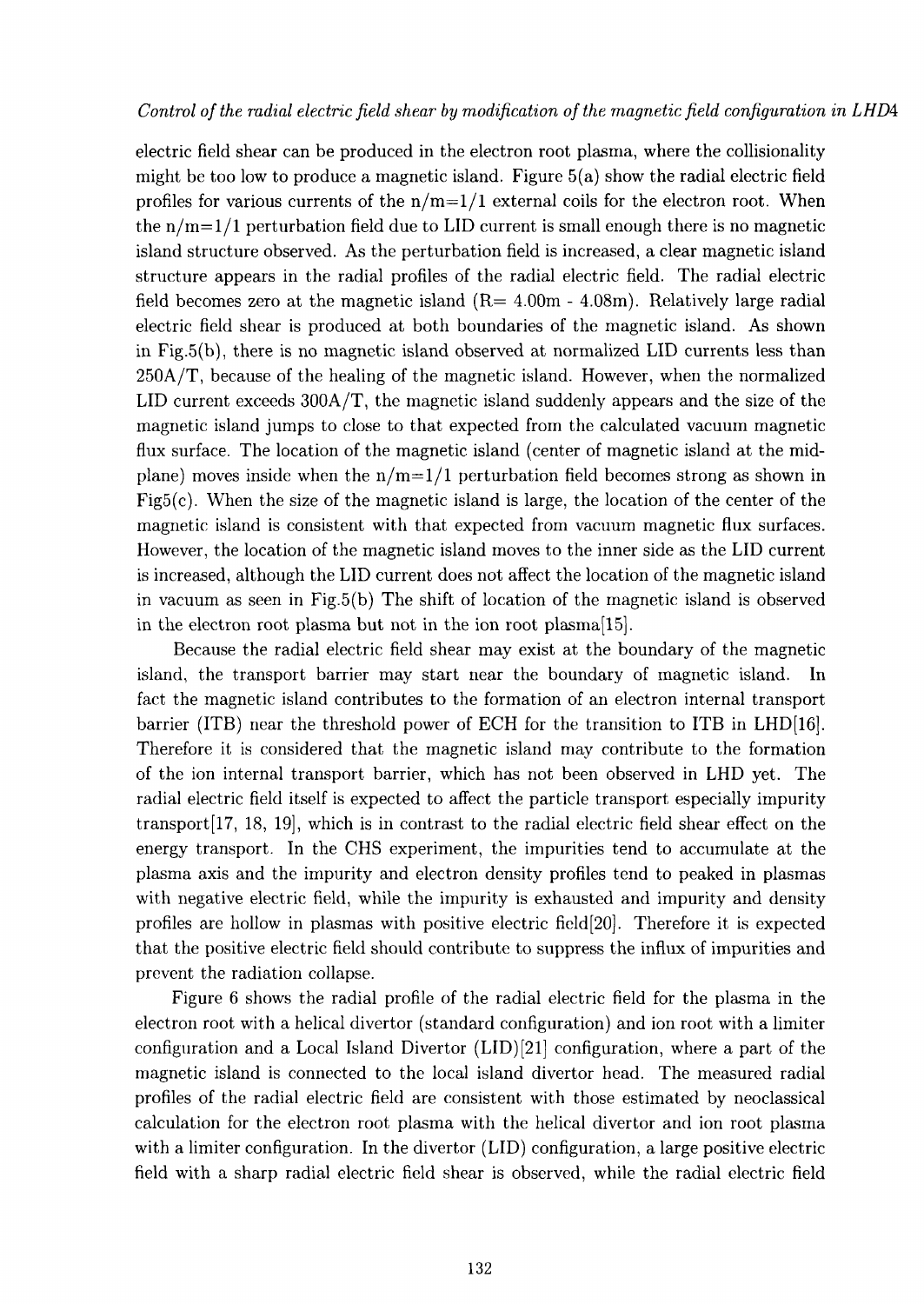is negative for the plasma with a limiter configuration. The sign of the radial electric field changes from negative to positive by crossing the X-point of the magnetic island. This positive electric field is considered to be produced by the electron loss along the magnetic field line toward the LID limiter head. The radial electric field estimated from neoclassical theory becomes more negative towards the plasma edge, while the radial electric field measured becomes positive towards the plasma edge. There is a large discrepancy in radial electric field between the measurements and neoclassical prediction near the X-point, because the electron loss along the magnetic field line is not included in the neoclassical calculation. Since this positive electric field is located in the region of the direct electron loss, the radial electric field shear in this region could not contribute to the improvement of the electron transport. However, the radial electric field at the edge plays a role in preventing the influx of impurities into the plasma with an LID configuration.

# **3. Role of Radial electric field on impurity transport**

The role of positive radial electric field in preventing the impurity influx is observed in experiments in the plasma with radiation collapse. When the short Ne puff is applied to the plasma in the early phase of the discharge, there are two type of discharges; one is a steady state discharge without radiative collapse, the other is a transient discharge resulting in radiative collapse even when the Ne puff is already turned off  $[Fig7(a)]$ . The 10 % increase of Ne puff (from 180ms pulse width to 200ms pulse width) early in the discharge causes this difference. Therefore there should be a feedback mechanism in the radiation collapse related to the increase of the electron density. The temperature dependence of the cooling coefficient results in the sharp increase of radiation power proportional to  $n_e^3[22]$ . However the spontaneous gradual increase of radiation power proportional to  $n_e^1$  well before the radiation collapse( $t = 0.8$  - 1.4sec). can not e explained by increase of cooling rate. There should be a feedback mechanism relating particle and/or impurity transport and radial electric field. As seen in Fig.7, the radial electric field starts to be more negative 0.5 sec before the radiative collapse. The radial electric field becomes more and more negative until the radiative collapse. The change of radial electric field to more negative is due to the increase of the collisionality (increase of electron density and decrease of temperature). When the radial electric field becomes more negative, the negative radial electric field causes an increase of the impurity influx, because the exhausting effect by positive radial electric field disappears. In the discharge without radiation collapse, the radial electric field remains positive with no increase of the electron density and radiation power. The ion temperature shows a significant drop down to 150eV just before the radiation collapse. Associated with decreasing temperature, the NeX intensity also drops because the fully ionized neon decreases by the recombination process. These drops are not observed in the discharge without radiation collapse. These data shows there are two steps in the discharge towards the radiative collapse. Until just before the radiative collapse  $(t < 1.27$  sec), there is no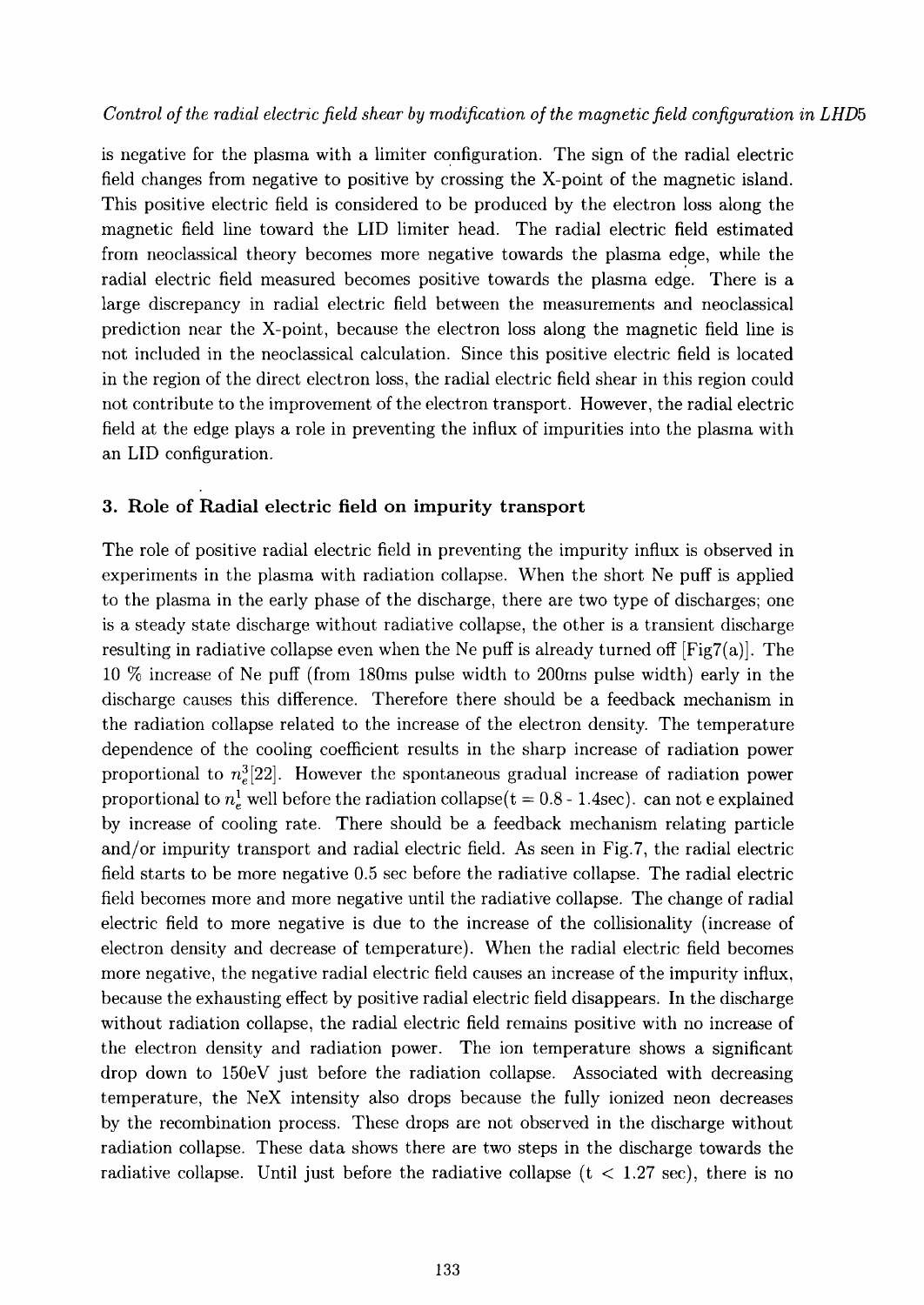significant drop of temperature. Negative electric field causes the increase of density and the radial electric field becomes more negative due to the increase of collisionality. This feedback process between the negative radial electric field and the increasing electron density should be the most important process. Just before the radiation collapse (t  $> 1.27$  sec), the feedback process between the decreasing temperature and increasing cooling rate also is considered to be important.

Figure  $8(a)(b)$  show the time slice of the radial electric field and the ion temperature in the discharge, which is terminated by radiative collapse. The negative electric field is localized near the plasma edge at  $r = 0.8 - 0.9$ . Just before the radiative collapse  $(t = 1.43 \text{ sec})$ , the negative radial electric field region extends to more inside of the plasma ( $\rho < 0.7$  - 0.8) and the edge radial electric field becomes less negative at t  $= 1.42$ s. Although the negative electric field is localized in the narrow region ( $\delta \rho =$ 0.1 ), the drop of ion temperature is observed in the wide region. The decrease of intensity of the charge exchange line of NeX just before the radiation collapse is due to the recombination of fully ionized Neon associated with the drop of the electron temperature. These observations show that the positive electric field is quite important to avoid the radiation collapse and are consistent with the experimental results in the **LID** configuration, where the impurity influx is shielded by the strong positive electric field near the X point of the magnetic island[23].

## **4. Discussions**

The strong shear of the radial electric field is demonstrated to be produced inside the plasma by controlling the helical ripple and the magnetic topology (magnetic island and **LID** configuration) to trigger an internal transport barrier and reduce impurity influx. The radial electric field shear is demonstrated to be controlled by the modification of the helical ripple associated with the shift of the magnetic axis, while the sign of the radial electric field is controlled by the collisionality. The magnetic configuration with a sharp gradient in the helical ripple is considered to be more appropriate for creating the strong radial electric field shear. The magnetic island produces the radial electric field shear at the boundaries of the magnetic island and hence contributes to trigger the formation of an internal transport barrier in the electron root plasma. The transient improvement of the ion transport in the ion root is also observed after the pellet injection with the assistance of  $n/m=1/1$  island. This is due to the fact that the increase of the electron density gradient by pellet injection is transient and there is not enough particle source to sustain the density gradient. This improvement is expected to be sustained in the steady state by increasing ion heating power and beam fueling using a low energy beam of 40 keV, which is planned to be installed in **LHD** in the near future to increase the heating power to ions. In addition to the temperature dependence of the cooling rate, the feedback mechanism in which negative electric field causes an increase of the density, which results in a more negative electric field, is crucial to the process of radiative collapse. The role of radial electric field is found to be quite important to prevent the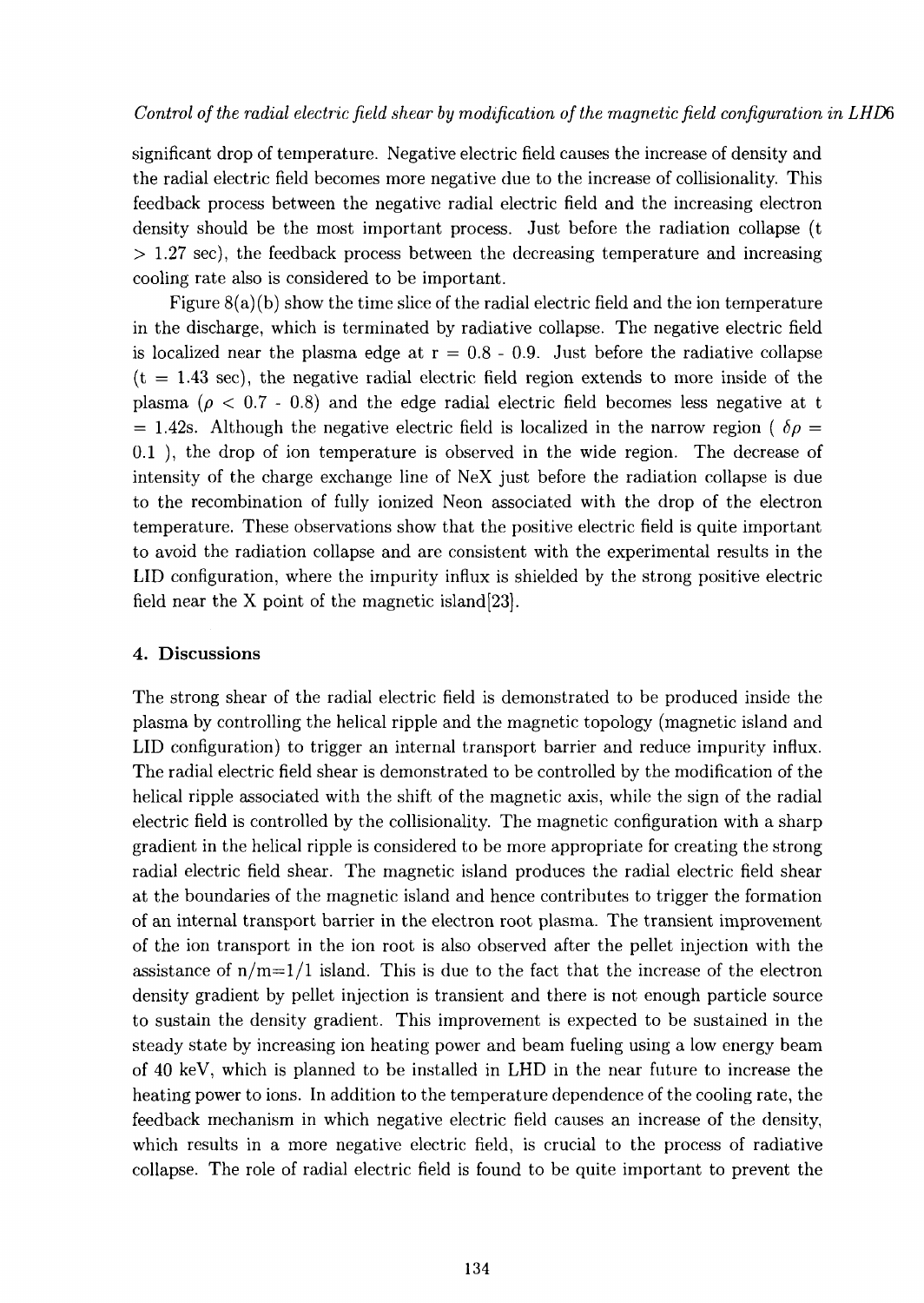*Control of the radial electric field shear by modification of the magnetic field configuration in LHD7*

influx of impurities and avoid the radiative collapse. The positive electric field observed in the **LID** configuration is considered to play an important role for impurity shielding. Therefore the improvement of thermal transport and impurity exhaust are achieved by the control of radial electric field profiles in LHD.

The authors would like to thank the **LHD** technical staff for their effort to support the experiments in LHD. This work is partly supported by a grant-in-aid for scientific research of MEXT Japan.

### **References**

- [1] R.J.Groebner, K.H.Burrell, and R.P.Seraydarian, Phys. Rev. Lett. 64, (1990) 3015
- [2] K.Ida, et. al., Phys Rev Lett 65 (1990) 1364.
- [3] A.Fujisawa, et. al., Phys Rev Lett 82 (1999) 2669.
- [4] U.Stroth, et. al., Phys Rev Lett 86 (2001) 5910.
- [5] T.Shimozuma et al., Plasma Phys Control Fusion 45 (2003) 1183.
- [6] K.Ida, et. al., Phys Rev Lett 91 (2003) 085003.
- [7] Y.Takeiri et al., Phys. Plasma 10 (2003) 1788
- [8] K.Ida, S. Kado, Y. Liang, Rev. Sci. Instrum. 71 (2000) 2360.
- [9] K.Ida, et. al., Phys Rev Lett 86 (2001) 5297.
- [10] C.D.Beidler et al., Plasma Physc. Controll. Fusion 36 (1994)317
- [11] M.Yokoyama, et al., Nucl. Fusion 42 (2002) 143.
- [12] K.Narihara, et al., Phys Rev Lett 87 (2001) 35002
- [13] N.Ohyabu et al., Phys Rev Lett 88 (2002) 55005
- [14] Y.Nagayama et al., submitted to Nucl. Fuion.
- [15] K.Ida, et al., Phys Rev Lett 88 (2002) 015002.
- [16] K.Ida, et. al., Phys plasmas 11 (2004) 2551.
- [17] K.Ida, et. al., Phys Rev Lett 68 (1992) 182.
- [18] Y.Nakamura, et. al., Nucl Fusion 43 (2003) 219.
- [19] K.Ida, et. al., Plasma Phys Control Fusion 45 (2003) 1931.
- [20] K.Ida et. al., Phys Plasmas 08 (2001) 1.
- [21] A.Komori et al., submitted to Nucl. Fuion.
- [22] B.J.Peterson et al., submitted to Nucl. Fuion.
- [23] T.Morisaki et al., J. Nucl. Mater to be pubulished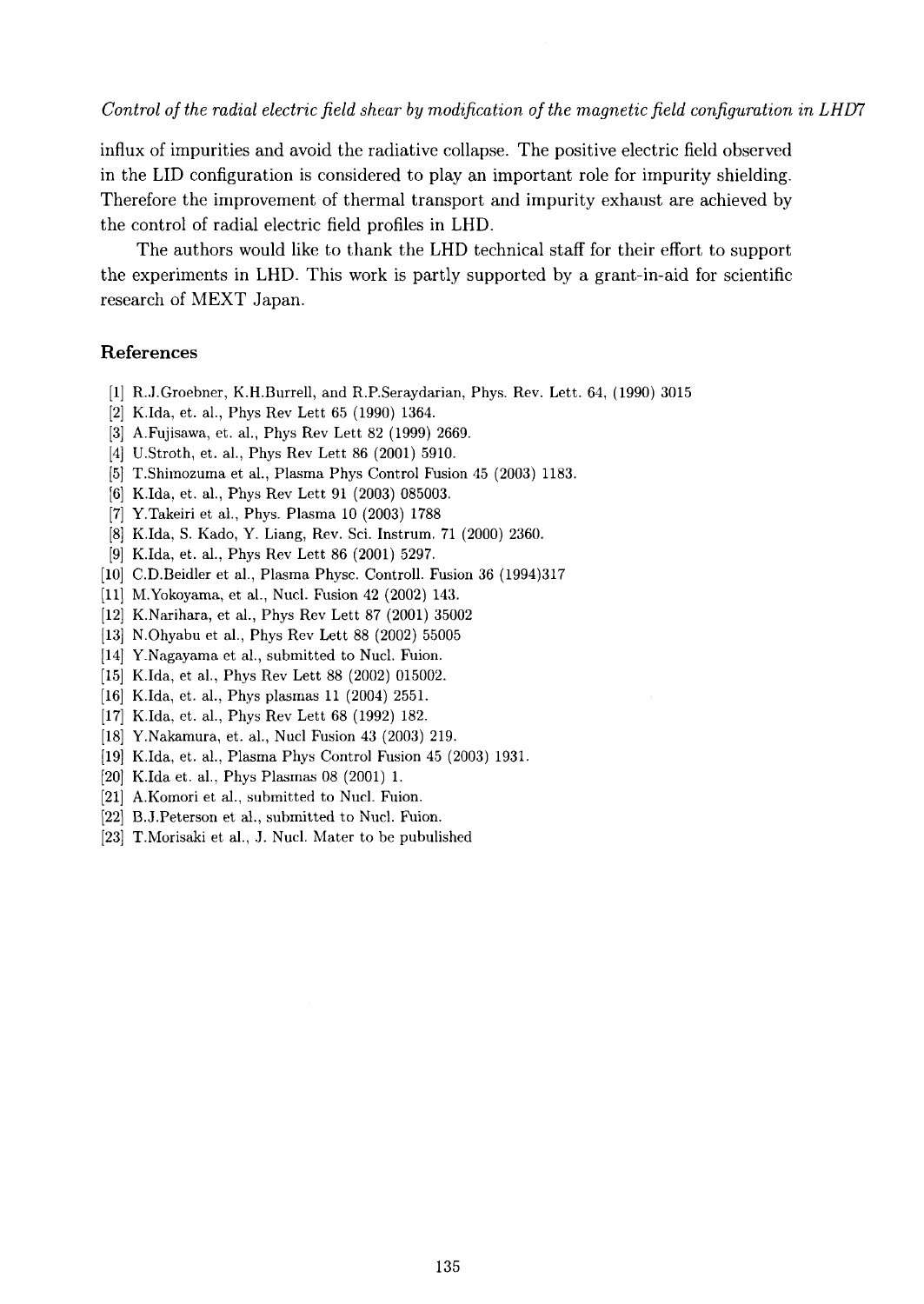*Control of the radial electric field shear by modification of the magnetic field configuration in LHDS*



**Figure 1.** (a)Poloidal cross section of the magnetic flux surface for plasmas with various magnetic axis, *Rax* of(a)3.5m, (b)3.6m, (c)3.75m, and (d)3.9m.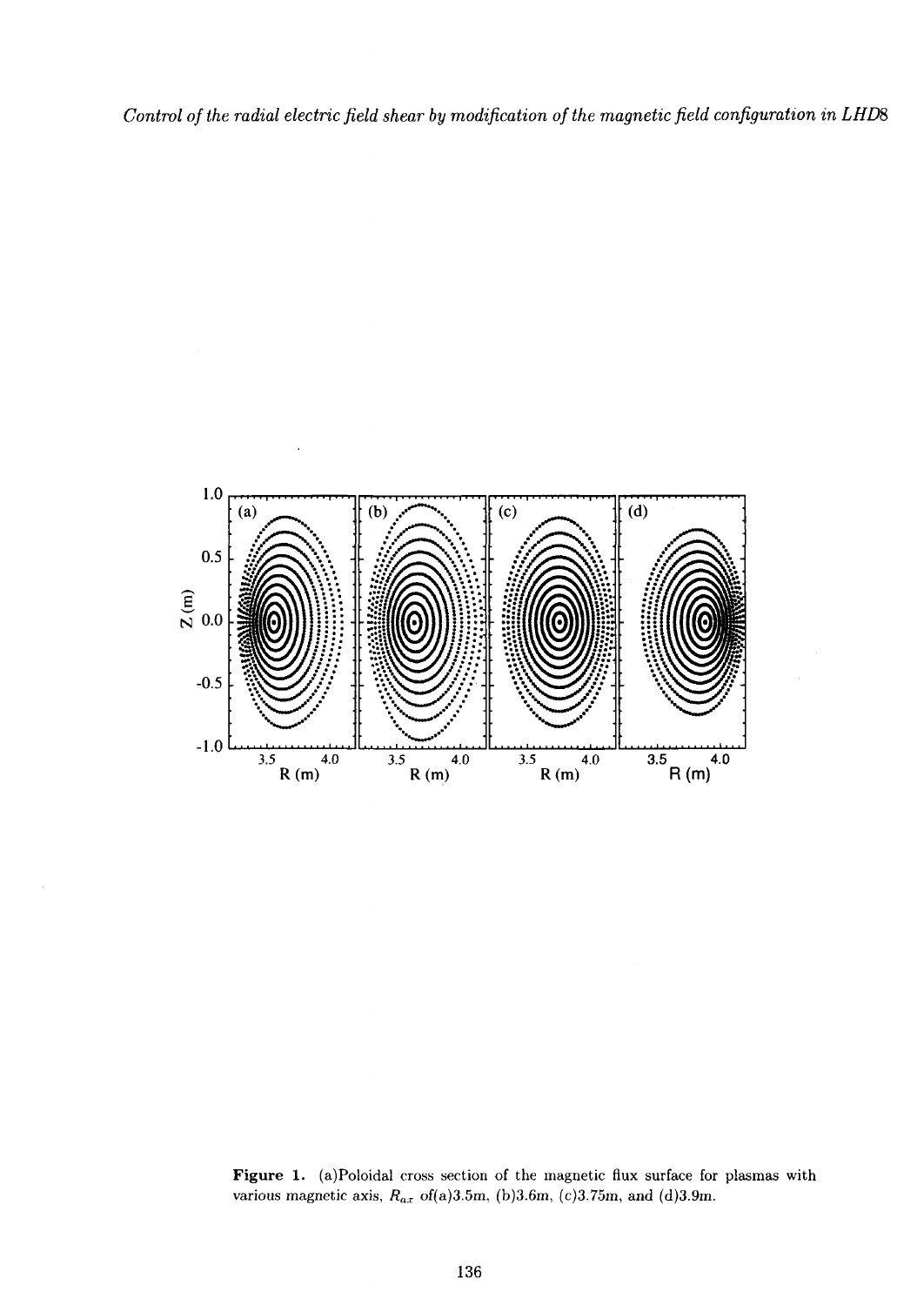

**Figure 2.** Radial profiles of radial electric field, Er and helical ripple  $\epsilon_h$  for plasmas with various magnetic axis, *Rax* of (a)3.5m, (b)3.6m, (c)3.75m, and (d)3.9m.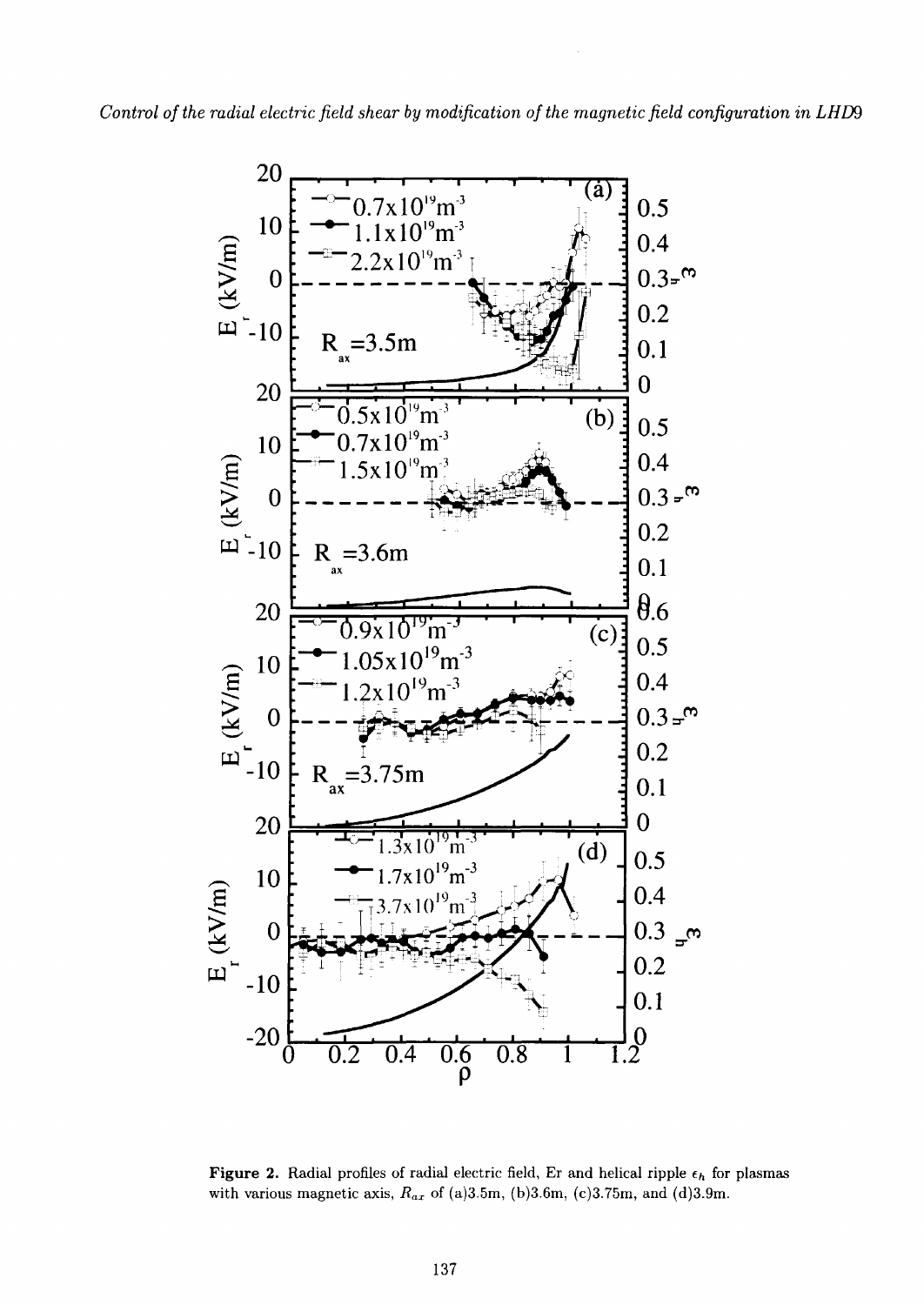

**Figure 3.** Radial profiles of radial electric field, Er calculated with NC theory for plasmas with various magnetic axis,  $R_{ax}$  of (a)3.5m, (b)3.6m, (c)3.75m, and (d)3.9m.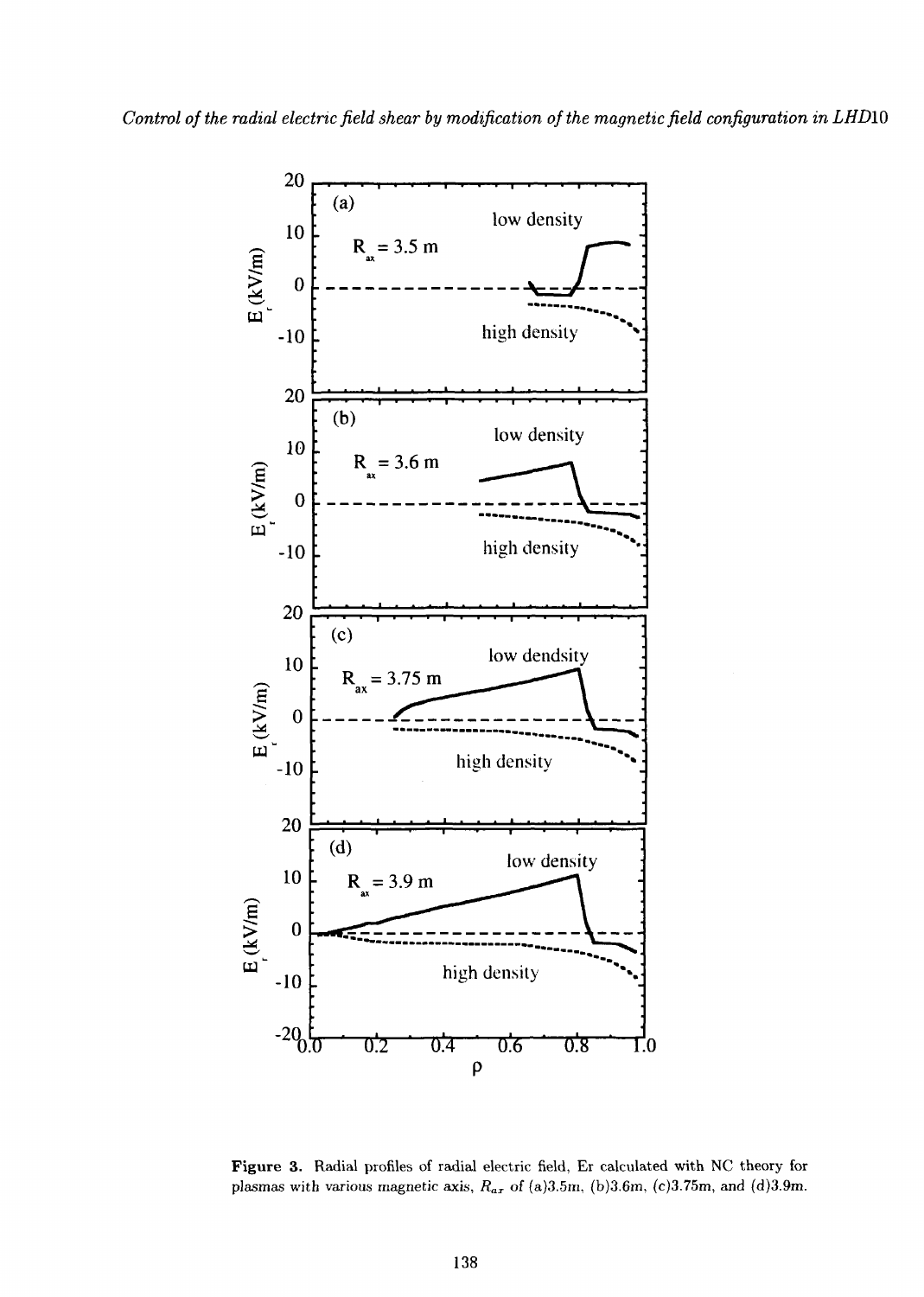*Control of the radial electric field shear by modification of the magnetic field configuration in LHD11*



**Figure 4.** Radial electric field as a function of collisionality normalized by the bounce frequency of helically trapped particles.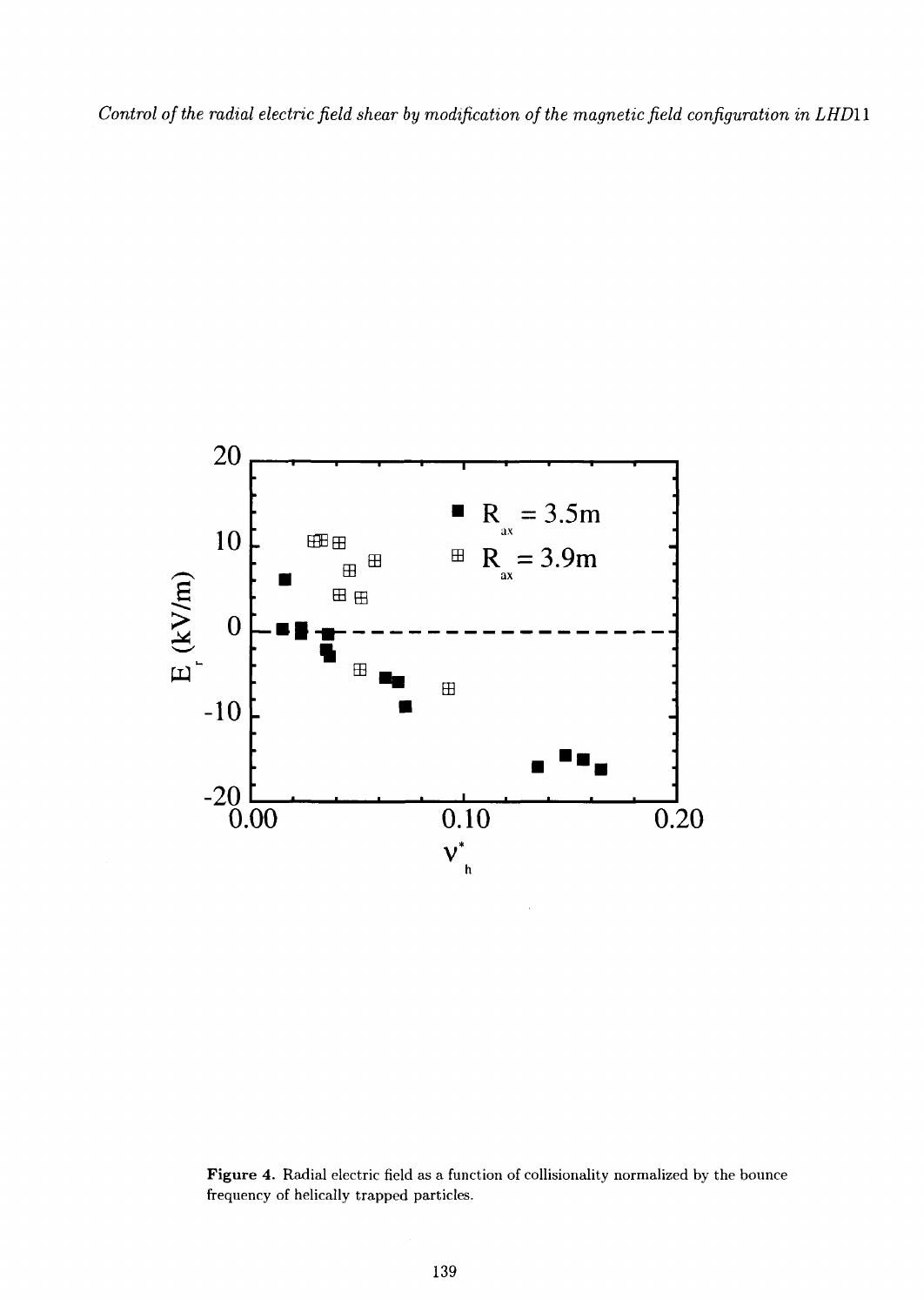

**Figure 5.** (a)Radial profiles of radial electric field with magnetic island for the plasma in the electron root (b) width of magnetic island at the mid-plane and  $(c)$  position of center of magnetic island as a function of LID perturbation field normalized by helical magnetic field.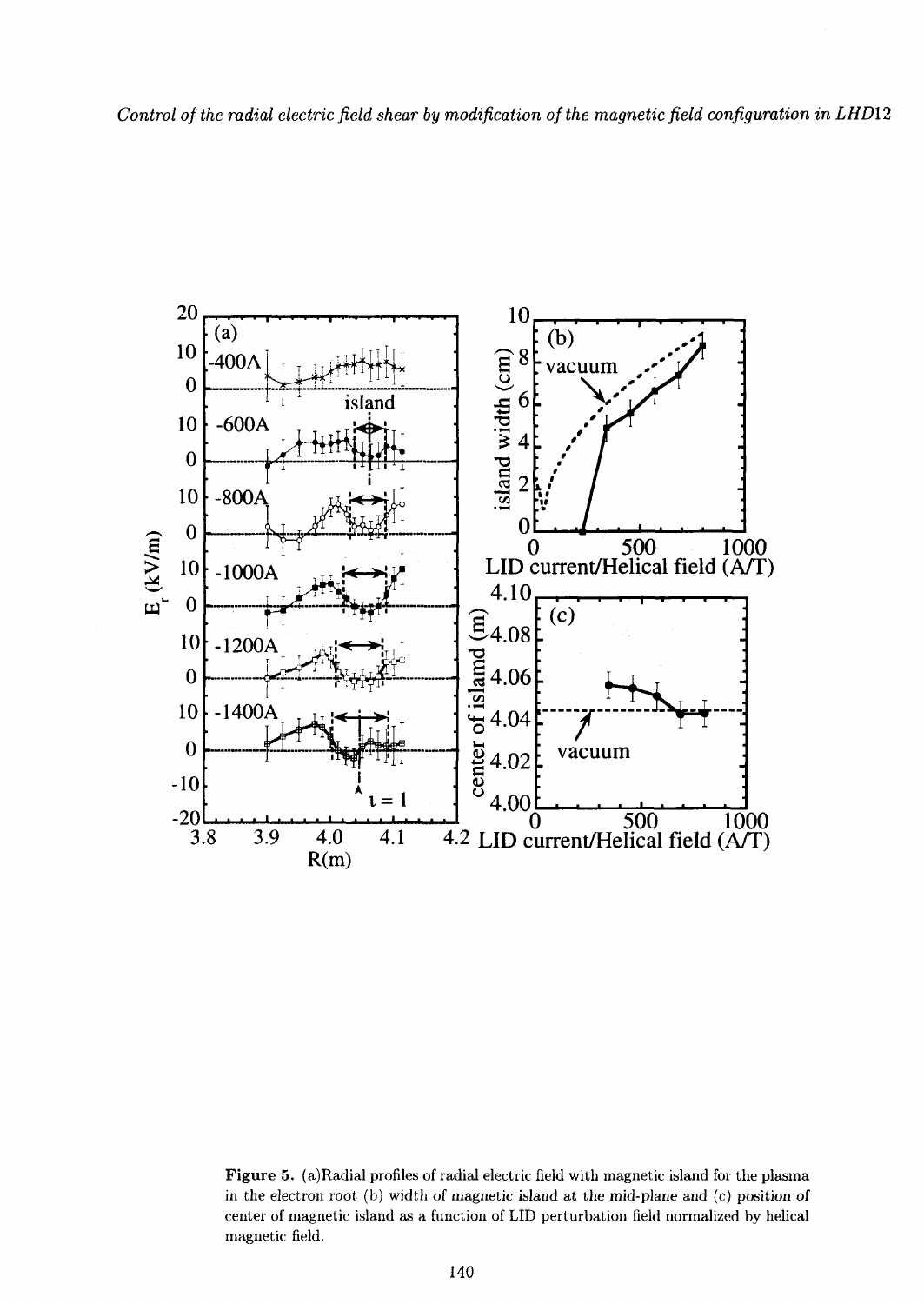

**Figure 6.** Radial profiles of radial electric field measured and neoclassical prediction (dotted lines) for the plasmas (a) in the electron root (b) ion root in limiter configuration and (c) ion root with a local island divertor configuration.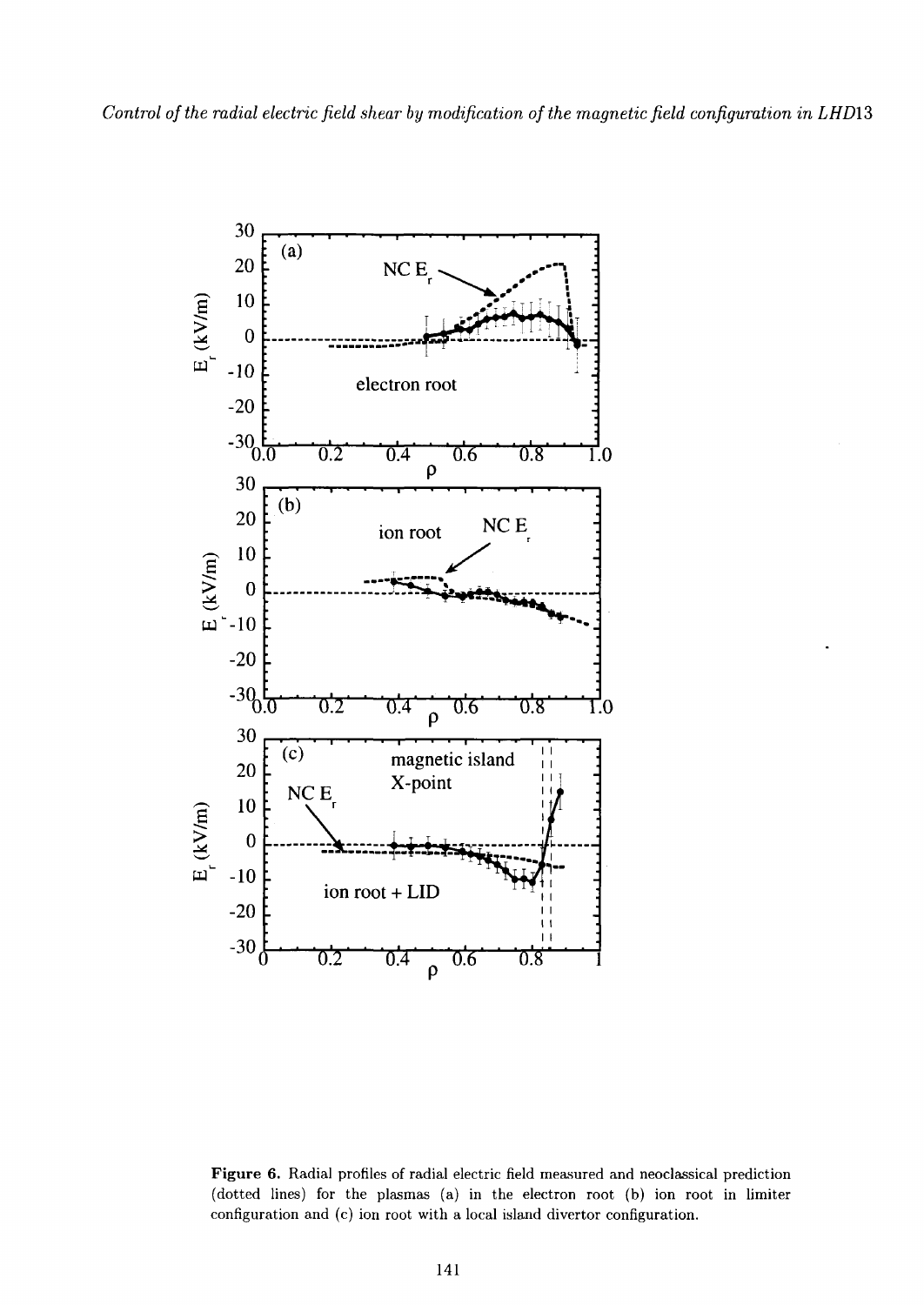

**Figure 7.** Time evolution of (a) line averaged electron density (b) normalized total radiation power (c) radial electric field (d) ion temperature and (e) NeX intensity at  $\rho = 0.89$  for the discharges with and without radiation collapse.